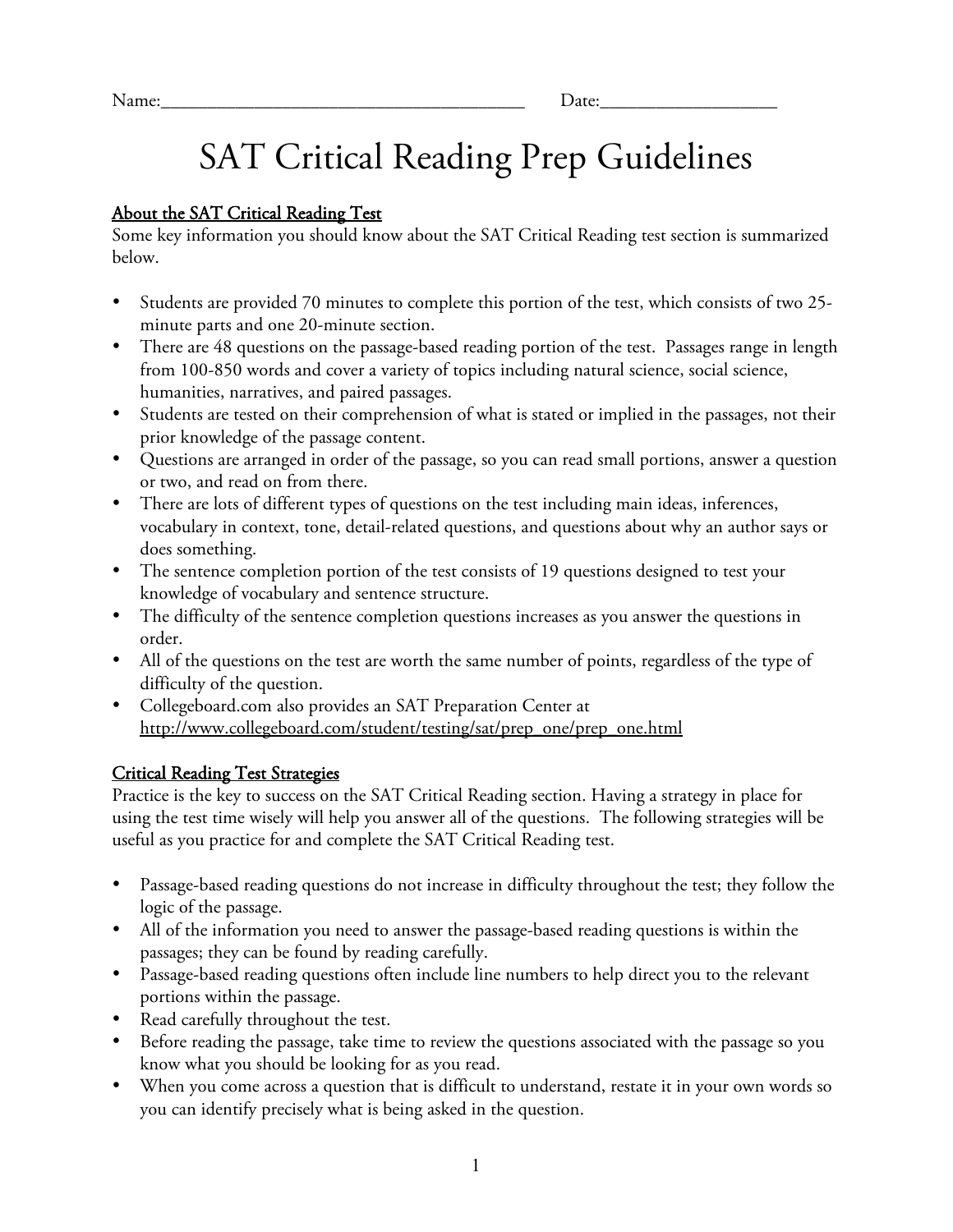- *Answer as many questions as you can for each passage before moving on to the next passage.*
- *In your test booklet, clearly mark the questions you do not answer so you can go back to them easily if you have time at the end of the test.*
- *If you do not know the meaning of a word within this section of the test, utilized clues to help you increase your understanding of the word.*
	- o *Look at the roots, prefixes and suffixes that make up the word*
	- o *Use context clues within the sentence to help you decipher meaning*
	- o *Think about related words*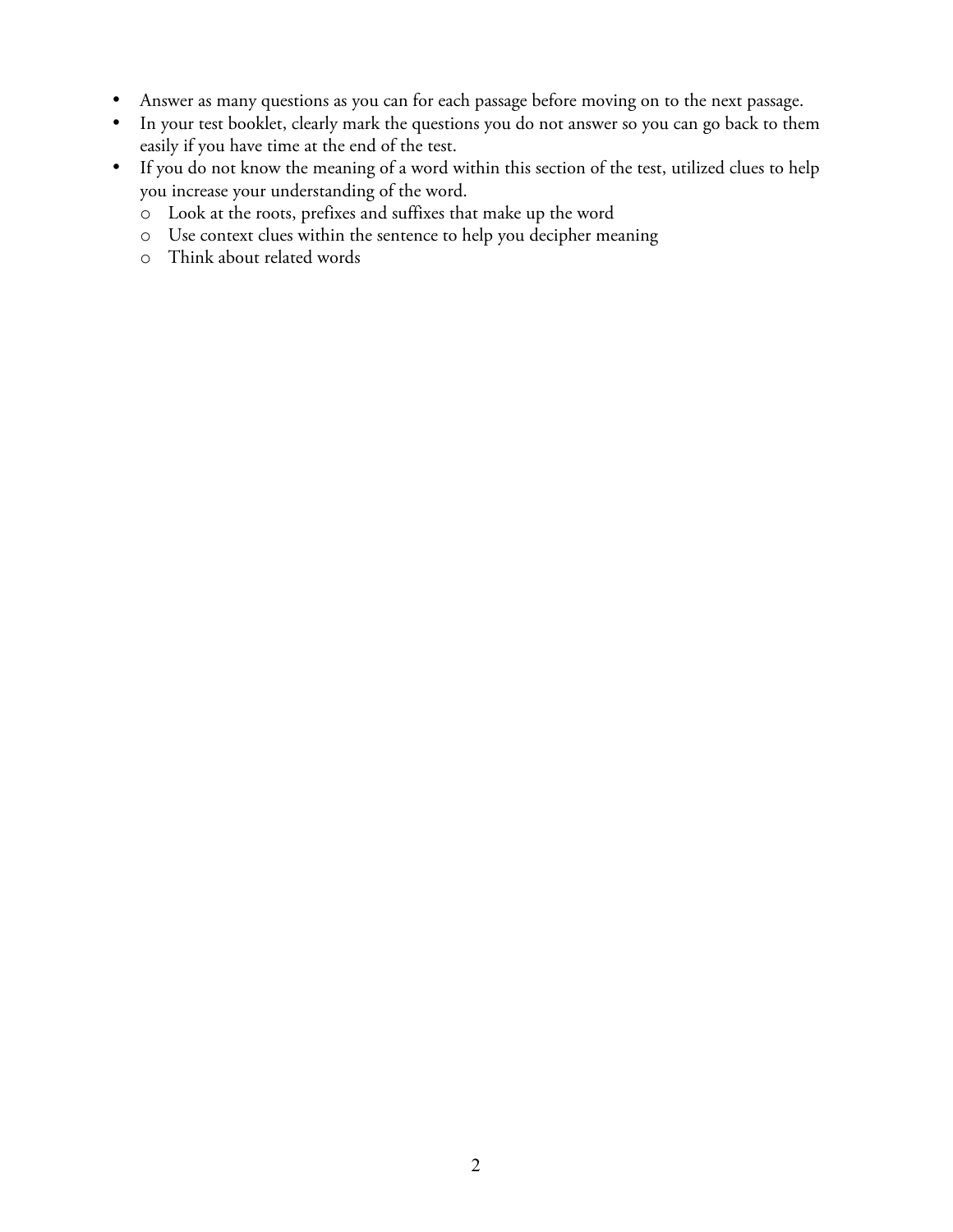#### *SAT Critical Reading Practice Activity*

#### *Excerpted from: Student Experience Journals: "Fighting Hunger and Malnutrition in Honduras" by Kelly Lawrence*

*NOTE: Project Pericles is a national, not-for-profit organization of colleges and universities committed to making social responsibility and participatory citizenship an essential part of their education programs. Periclean Scholars are students participating in this program.*

*"The first week in Honduras was eye-opening for me. It was impossible to overlook the poverty and the cultural differences that exist. Honduras is the second poorest nation in Central America—most houses look run-down and shabby, trash covers the ground, and people's appearances don't take a top priority. Crime rates are high and security guards are everywhere. The nicer houses are hidden behind huge walls lined with barbed wire. It is common for both men and women to be visibly armed with a weapon. At first I was taken aback when I saw a mother walking along the street with her children, carrying a rifle. By the end of the trip, it didn't faze me.*

*I quickly learned that hospital conditions in Honduras were far worse than any I'd ever seen. The emergency room was one large, open room, over-crowded with hospital beds and people. The patients were fed a mere two meals per day and often had to ward off their appetites for up to 12 hours. The volunteer program at the university raises its own money to feed the patients snacks so that the patients and families don't starve.*

*When I heard how rampant malnutrition is in Honduras, I was surprised to see so many adults who looked healthy or even overweight. I saw some children who looked rail thin sitting beside parents who looked like they hadn't gone hungry a day in their lives. During the presentation at the university, I found out that one of the main causes of malnutrition is not eating a healthy diet. Many Hondurans don't receive the proper nutrients they need because they only consume soda and junk food. From failure to eat a healthy, balanced diet, many of the people are literally dying. Malnutrition is also the reason children looked so much younger than they actually were. Predicting a child's age was impossible—most four-year-olds were equivalent to the size of a toddler in the United States. This helped me to understand a little better why so many people are malnourished, but not everyone looks emaciated.*

*Serving at the hospital was an enjoyable experience, despite the sadness that filled my soul. All the children, patients, and families were so pleasant to be around. Regardless of their poor health, they were smiling and happy. They were also grateful and appreciative of everything. Most families had camped out around the outskirts of the hospital, since hotel rooms are not an option, and were living homeless. Regardless, everyone we encountered was polite and friendly. It was really uplifting to see such positive faces amidst such depressing circumstances.*

*The Periclean Scholars had worked for three long years to raise the money and furnish the kitchen with proper tools and appliances. It was such a success! I was proud of what they had accomplished and it gave me inspiration. A handful of students from the U.S. had the capability of building a*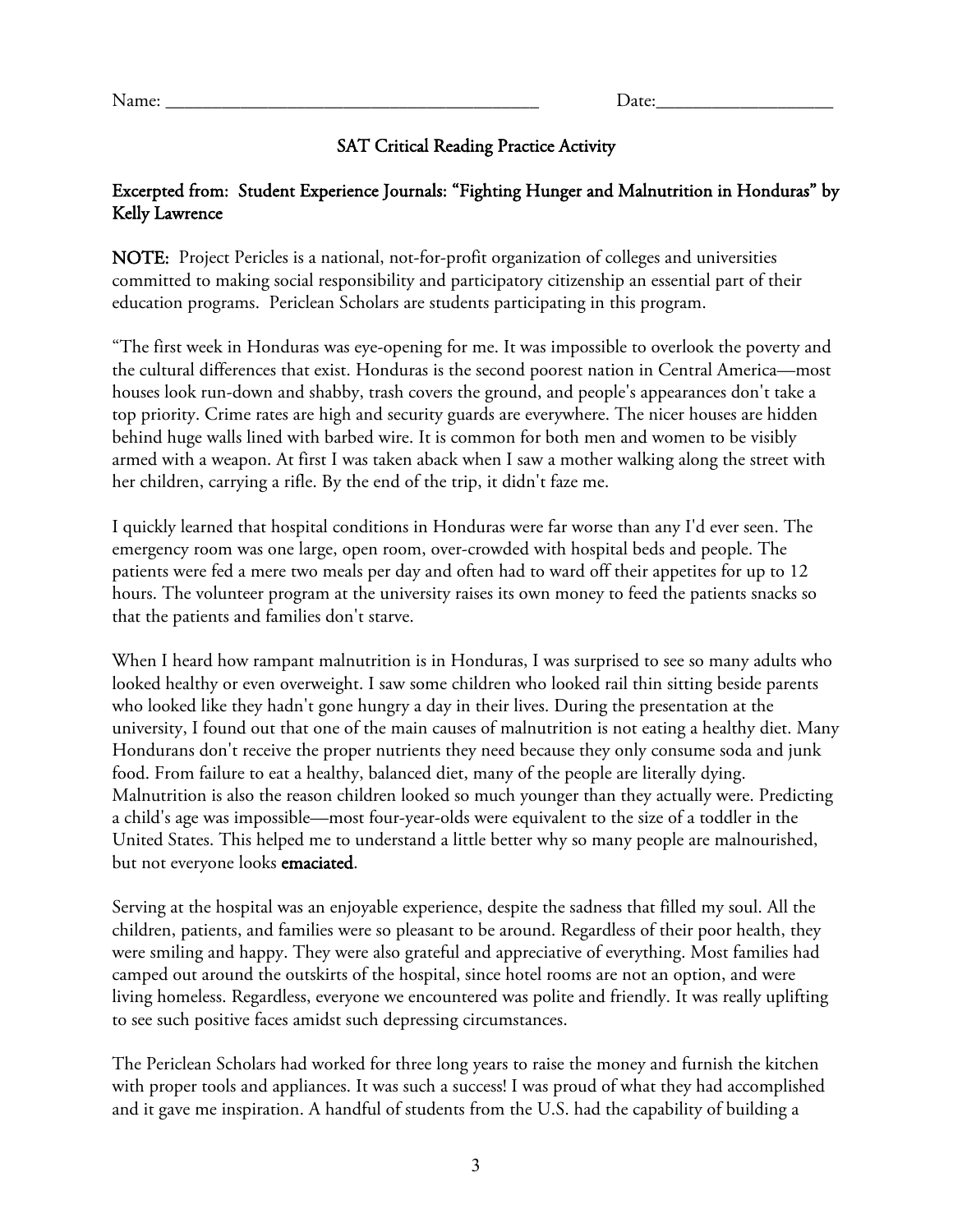*kitchen that would feed thousands of needy people in Honduras. Although there were surely a lot of struggles along the way and fear that it wouldn't be completed, it all came together in the end. The kitchen was a huge accomplishment, but one truth that this trip reinforced is that it doesn't take money, donations, or manual labor to change someone's life—a simple grin will do the trick."*

*1. In lines 7-8 the author says, "By the end of the trip, it didn't faze me." Why did the author say this?*

*2. In line 23 what does the term emaciated mean?*

*3. What conclusion can you draw from reading paragraph 3?*

*4. According to the author, how can someone be malnourished and still look healthy or even overweight?*

*5. Reread the last sentence of the passage. What message do you think the author is trying to convey?*

*6. How would you summarize the main idea of this passage?*

*7. Describe the author's tone in this passage.*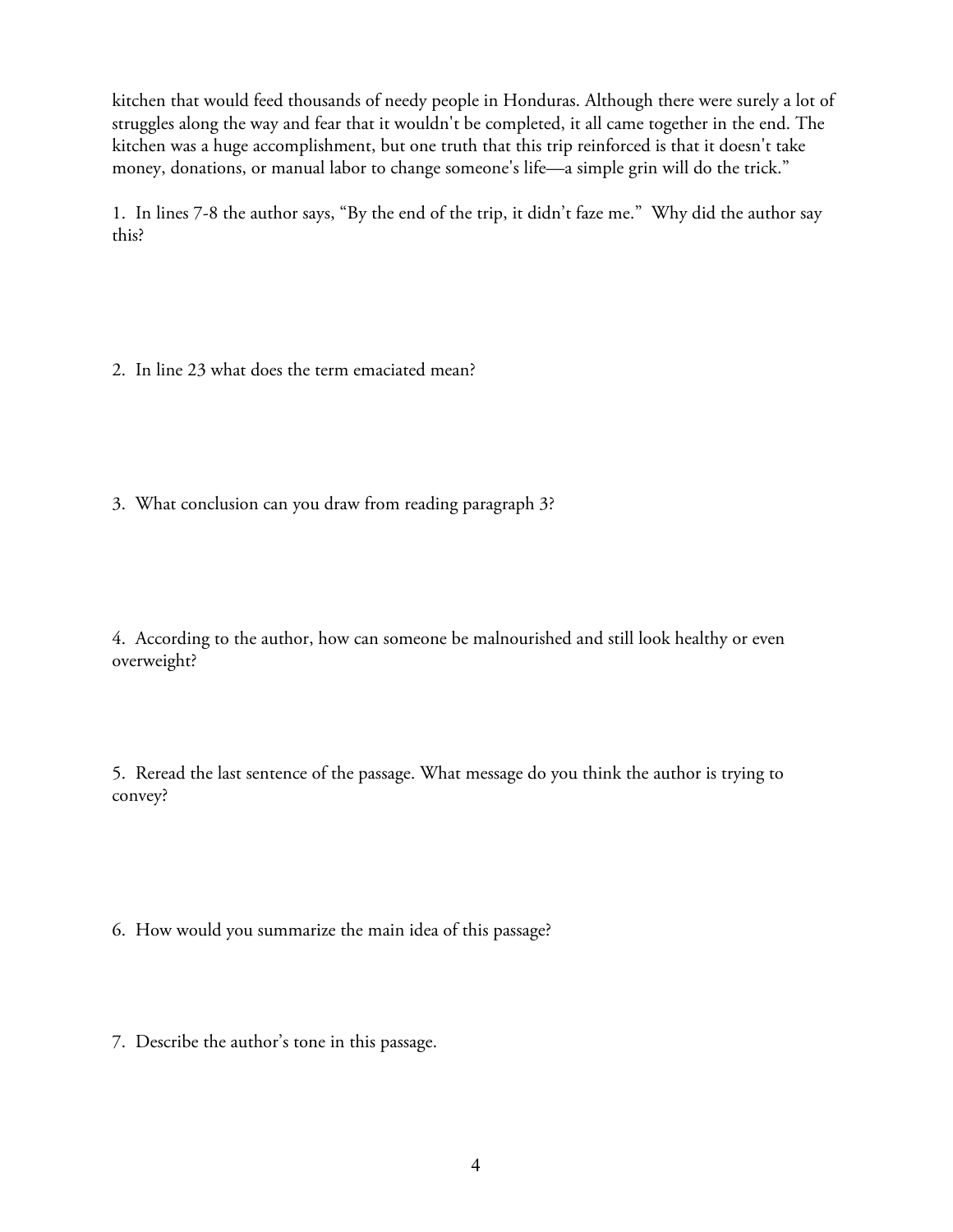*Name: \_\_\_\_\_\_\_\_\_\_\_\_\_\_\_\_\_\_\_\_\_\_\_\_\_\_\_\_\_\_\_\_\_\_\_\_\_\_\_\_ Date:\_\_\_\_\_\_\_\_\_\_\_\_\_\_\_\_\_\_\_*

## *Create Your Own Critical Reading Quiz*

*Follow the steps below for creating your own critical reading quiz.*

*1. Select an article/transcript such as the ones listed below for an in-class SAT Critical Reading practice activity. Be sure to print two copies of the article/transcript.*

*"Campaigning to End Child Labor" http://www.pbs.org/now/enterprisingideas/blog/2007/06/campaigning\_to\_end\_child\_labor.html*

*"Lance Armstrong on the HPV Debate" http://www.pbs.org/now/shows/308/lance-armstrong.html*

*"Bill Moyers on Paying for War" http://www.pbs.org/now/commentary/moyers18.html*

*"Reporter's Notebook: A Trip to Ain Shams" http://www.pbs.org/now/shows/314/ain-shams.html*

*"Producer's Notebook: NOW's Brian Epstein from New Orleans" http://www.pbs.org/now/shows/247/schools-documentary.html*

*"Orville Schell on Responsible Press" http://www.pbs.org/now/shows/231/index.html*

*"Perspectives: Doctors Speak Out" http://www.pbs.org/now/shows/228/lethal-injection.html*

*Teacher's Choice*

*2. Carefully read the transcript or article you have chosen.*

*3. Your job will be to create a 5-10 question critical reading quiz based on the content of the transcript/article. Questions should be in short answer format. Remember to include questions that address the following:*

- *vocabulary in context*
- *main idea or author's purpose*
- *making inferences/drawing conclusions*
- *analyzing author's tone*
- *questions about details explicitly mentioned in the text*
- *questions that ask why the author does or says something specific*

*\_\_\_\_\_\_\_\_\_\_\_\_\_\_\_\_\_\_\_\_\_\_\_\_\_\_\_\_\_\_\_\_\_\_\_\_\_\_\_\_\_\_\_\_\_\_\_\_\_\_\_\_\_\_\_\_\_\_\_\_\_\_*